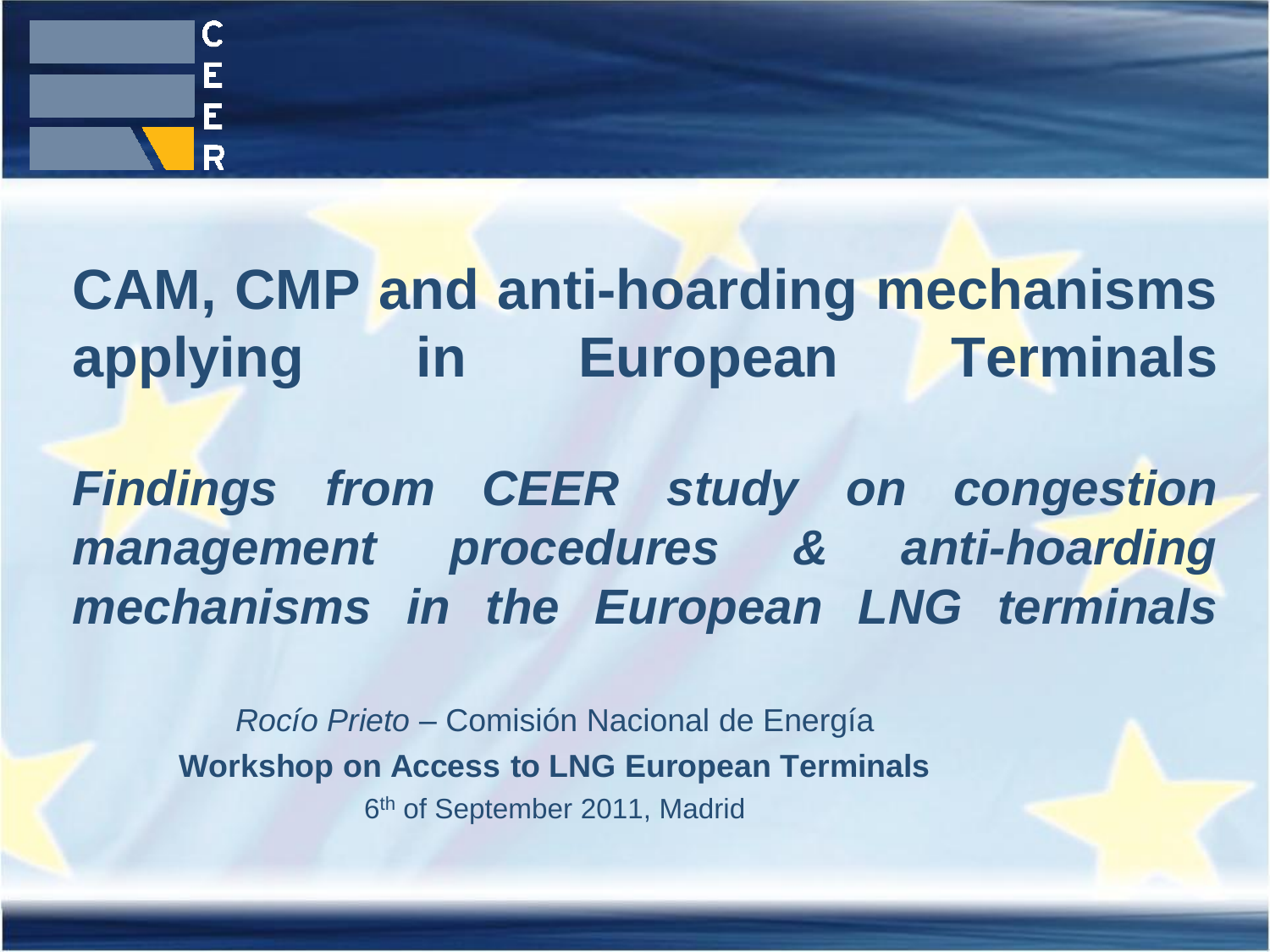

### **Introduction to the CEER study on CMP & anti-hoarding**

- At the XV Madrid Forum the **EC called for analysis** of the need for **harmonisation** of **anti-hoarding** rules in the **European LNG terminals.**
- **CEER** elaborated in 2010 a **specific study on the issue:** *ERGEG study on congestion management procedures & anti-hoarding mechanisms in the European LNG terminals*

[http://www.energy-regulators.eu/portal/page/portal/EER\\_HOME/EER\\_PUBLICATIONS/CEER\\_PAPERS/Gas/Tab/E10-LNG-](http://www.energy-regulators.eu/portal/page/portal/EER_HOME/EER_PUBLICATIONS/CEER_PAPERS/Gas/Tab/E10-LNG-11-03b_CMP in LNG_ 12_Apr_2011.pdf)[11-03b\\_CMP%20in%20LNG\\_%2012\\_Apr\\_2011.pdf](http://www.energy-regulators.eu/portal/page/portal/EER_HOME/EER_PUBLICATIONS/CEER_PAPERS/Gas/Tab/E10-LNG-11-03b_CMP in LNG_ 12_Apr_2011.pdf)

- The study contains a **comprehensive overview of the CAM and CMP**  mechanisms applied in **European** LNG importing **countries.**
- **The different operations** that users need to follow for unloading, storing, and regasifying a spot cargo are also **described**.
- CEER launched also a **public consultation** on the study to **build** on the input provided by the shippers, and raise **conclusions and recommendations**.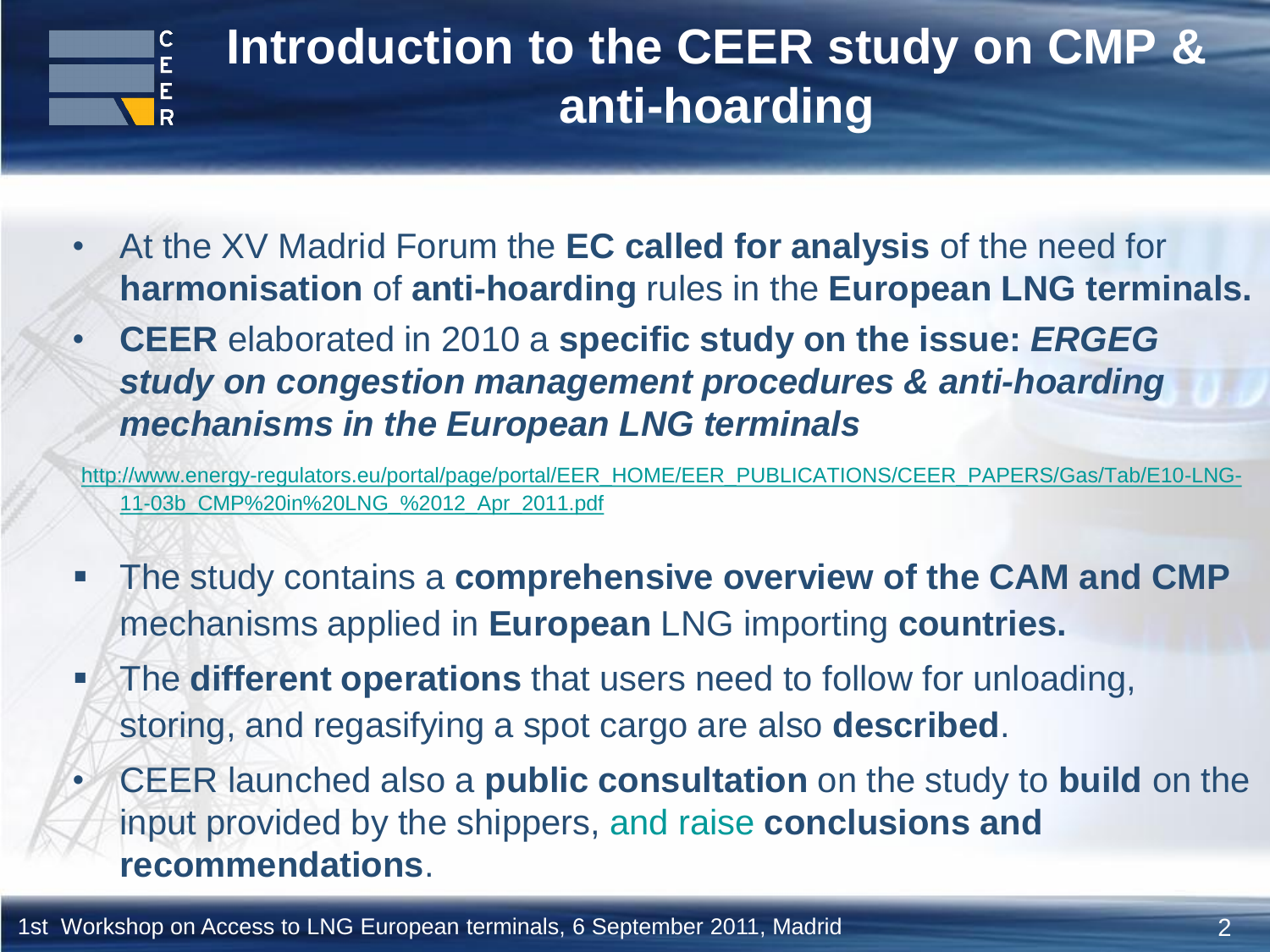

# **Study Learnings:** *CAMs in LNG terminals*

#### • A **variety of CAMs** are currently applied to access primary capacity in **European LNG terminals**

**Open Seasons**

**FCFS**

*Belgium:* OS for long-term contracts + FCFS for not sold capacity *Portugal:* OS for contracting short term individual slots allocations *Italy: In regulated TPA terminals* 

*France:* Except the OS for capacity development *Spain:* 75% long-term 25% short term *Greece*

**Exempted** *UK:* Different process for each terminal - OS *Italy:* 20% of Rovigo terminal capacity - OS

- **Secondary capacity** markets are developing progressively
- CAM normally provide **bundled rights** for **unloading** of vessels, temporary **storage** and **send-out** capacity

Common **objectives** when setting a CAM: **optimise** terminal **access** for all shippers, optimise terminal's **operatio**n by LSOs and prevent hoarding

0

 $\frac{\sum k}{\sum k}$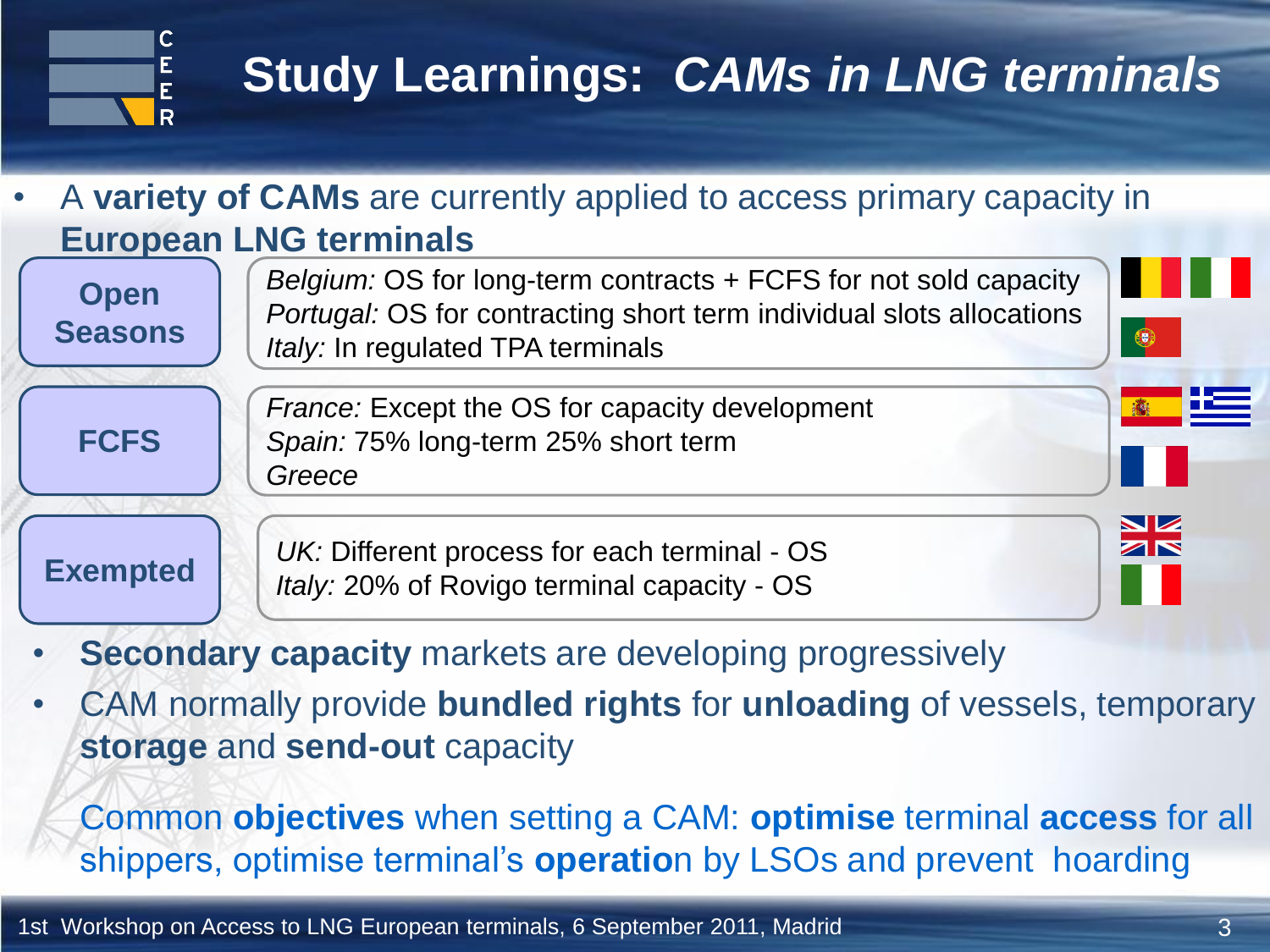

# **Study Learnings:** *CMPs in LNG terminals*

#### Different CMPs apply in European LNG terminals



#### According to the public consultation, **shippers** have a strong **preference for secondary capacity markets**

1st Workshop on Access to LNG European terminals, 6 September 2011, Madrid 4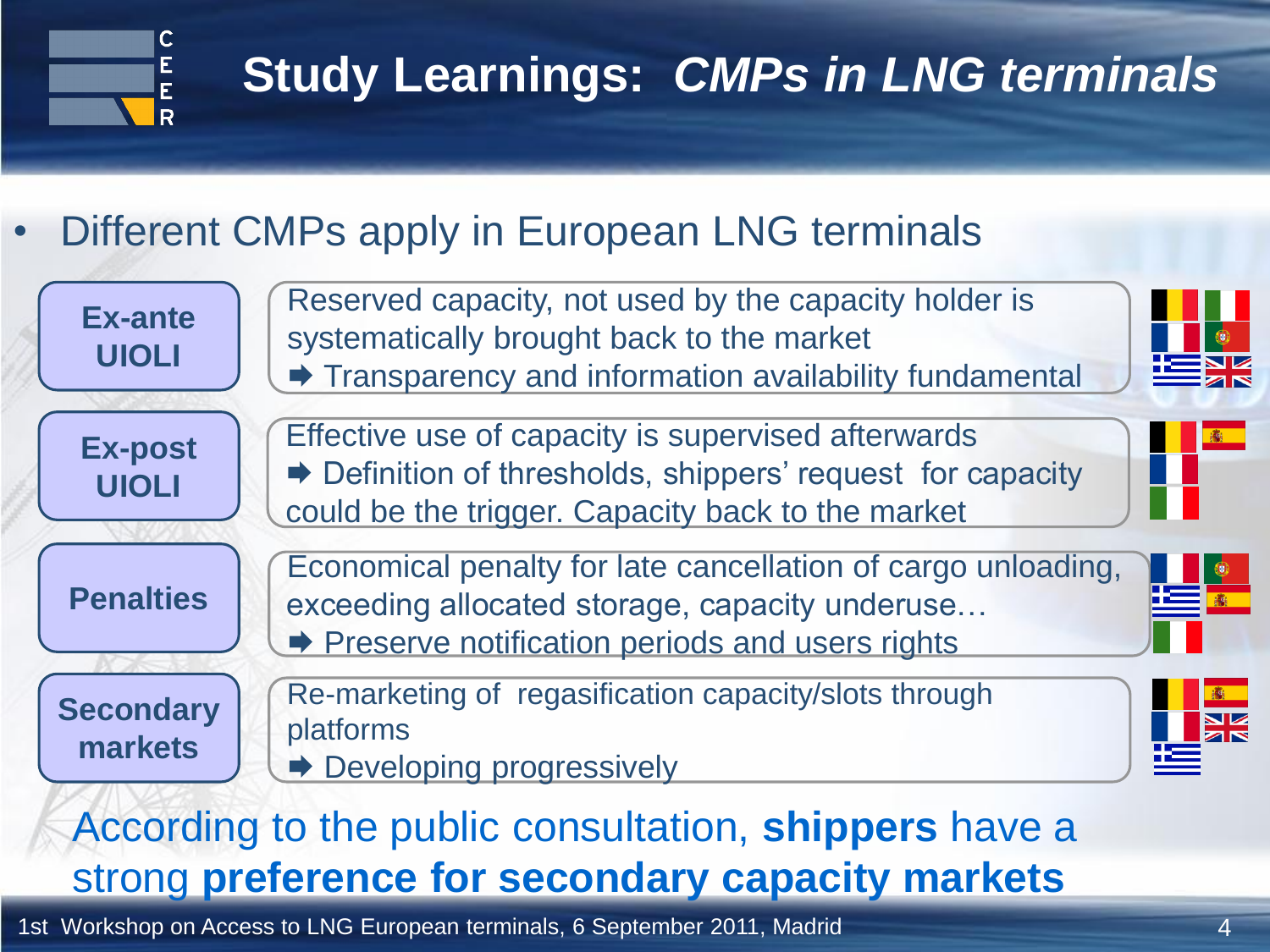

## **Study Learnings:** *Capacity utilisation*

• Capacity is almost **fully booked** but the **rates of utilisation** are **low**



The **average rate of use of LNG terminals** in Europe is **around 50%.** This has to be taken into consideration when defining congestion.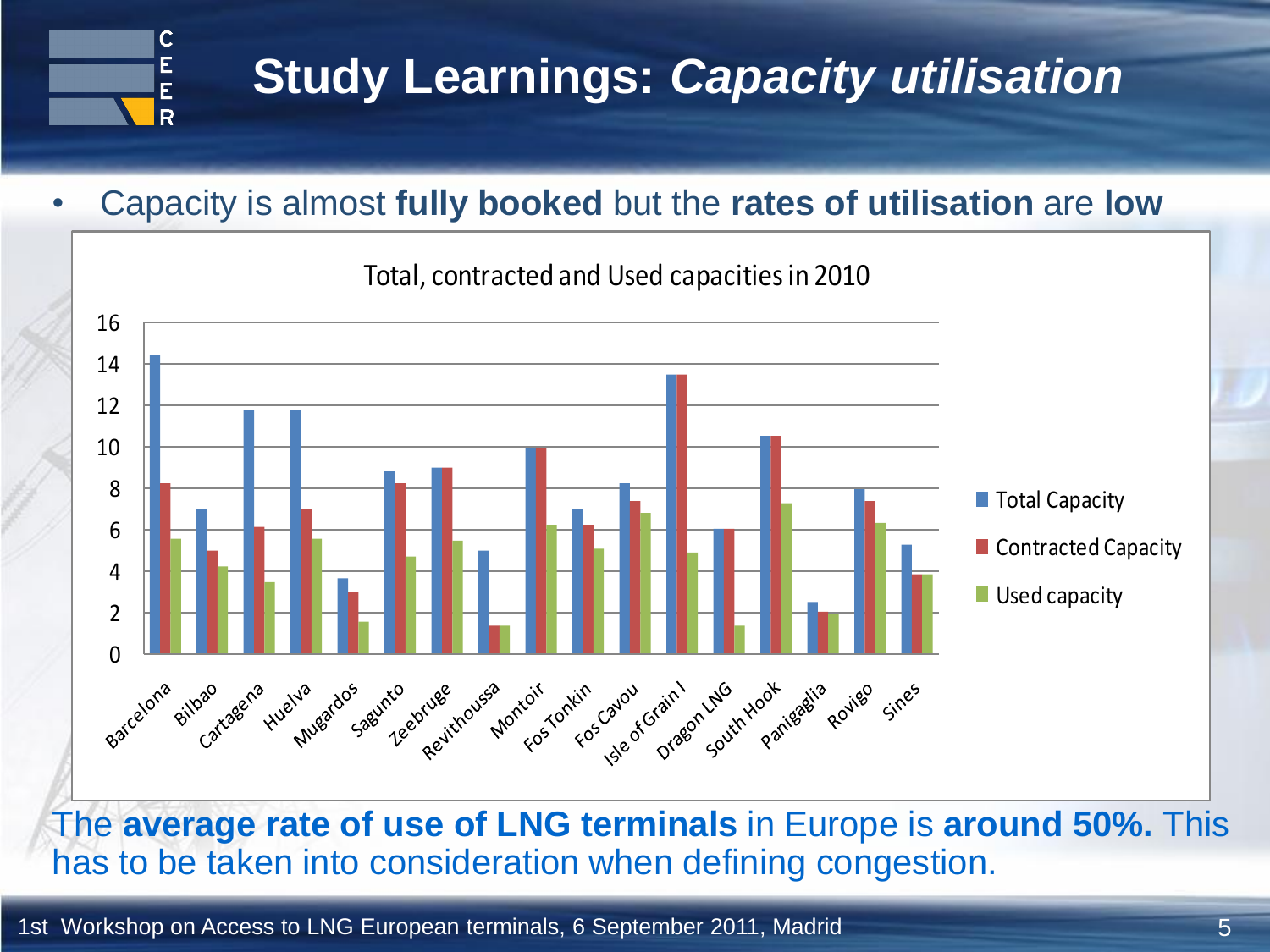

### **Shipper´s views from public consultation:**

- Overall satisfaction with the CAM/CMP applied;
- Certain concerns regarding slot availability, level of tariffs and short term capacity access conditions;
- Shippers not often asking for short term capacity-**services offered often do not suit market needs**;
- Strong support for **secondary capacity markets** as preferred CMP;
- Setting an **obligation to resell unused capacity** often considered necessary for developing secondary trade;
- Lack of information in some countries and **diverse understanding** of services and CMPs/CAMs.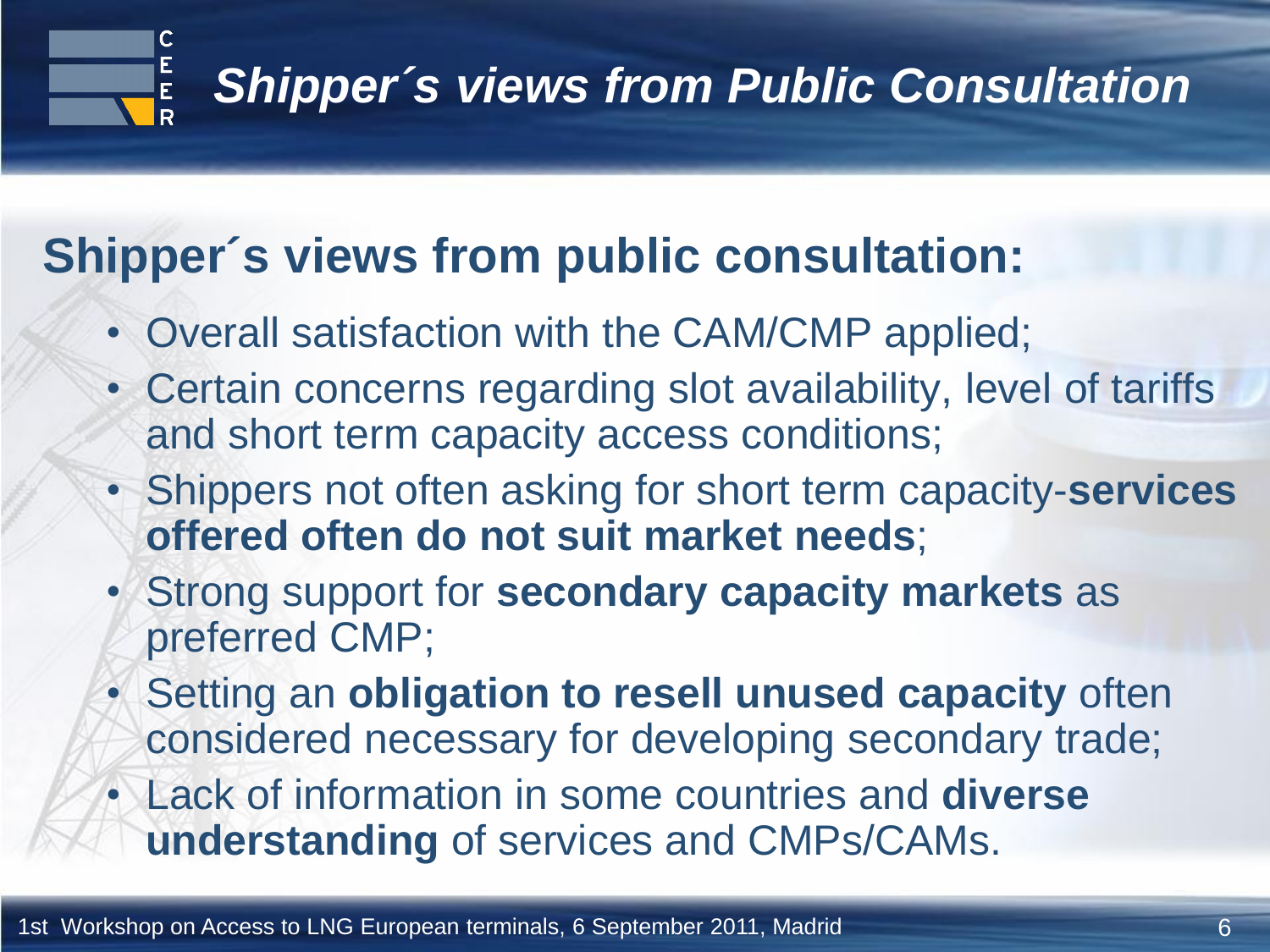

## **CEER conclusions from the Study and the Public Consultation**

- **Access:** Shipper´s generally consider that CAMs applied in their systems foster the use of capacity.
- However **some requirements** to be fulfilled by shippers when booking capacity **could lead to access barriers.**
- Progress may be achieved in facilitating **slots** contracting for **spot markets**  operations and in facilitating **access to small shippers** in certain systems.
- **CMPs:** Regulations governing CMPs in the European LNG terminals **are different.**
- Most common CMP is **ex-post UIOLI although secondary markets start to develop** in many places following market demands.
- There is **no clear definition of capacity underutilisation** or the consequences in many countries.
- **No sufficient experience.** Effectiveness of anti-hoarding measures in Europe is difficult to measure.
- **Transparency: LSOs publish** in general the necessary **information** for accessing the terminal**,** but **occasionally** information is either disseminated or **difficult to find.**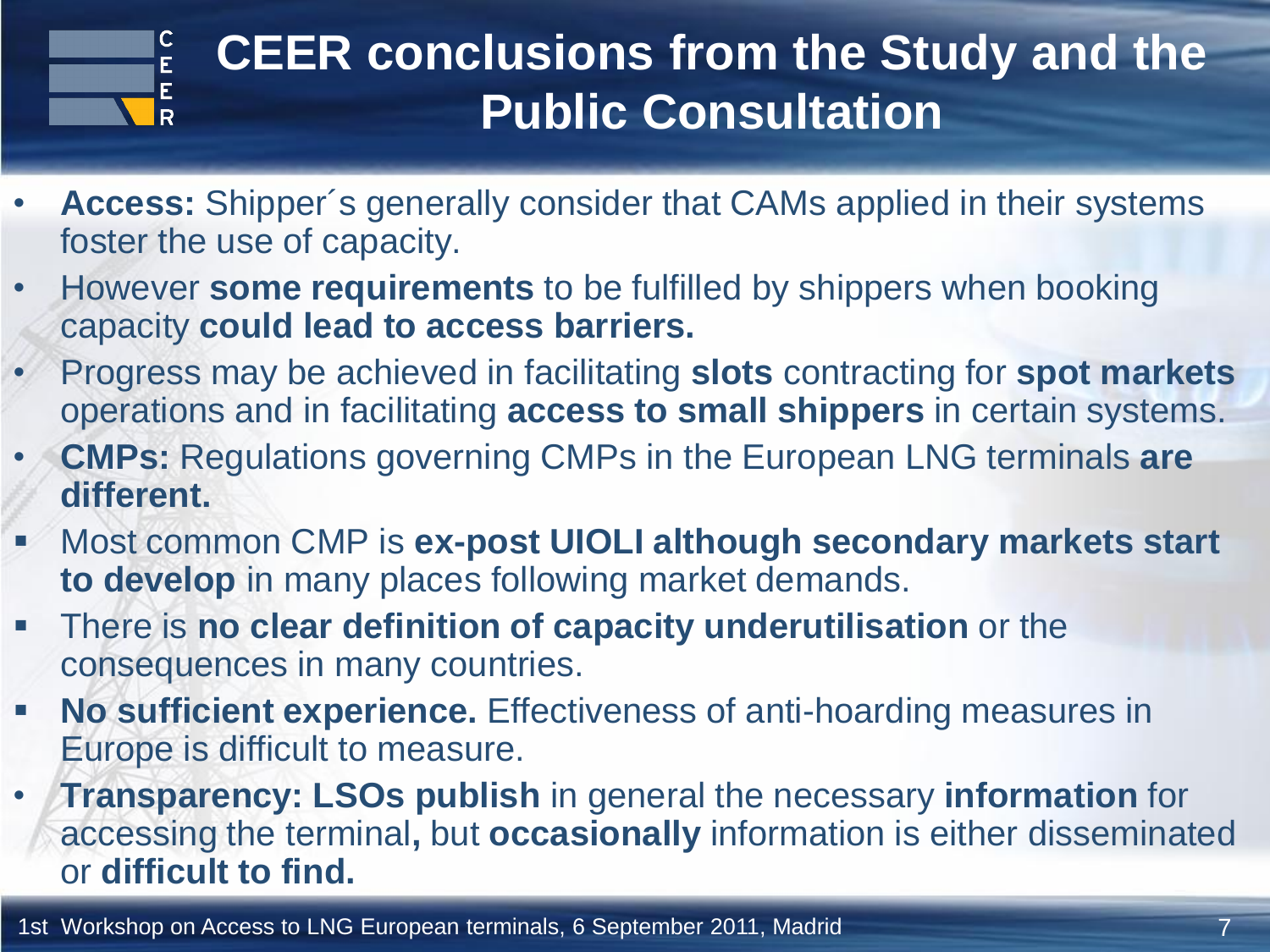

# **CEER way forward**

•**Transparency:** Agreement with **GLE** to work together on a **template (Panel 3).**

•**CMPs:** CEER LNG TF will prepare a short list of **indicators** in order to facilitate the **assessment of capacity underutilisation**, spot contracting, secondary markets functioning and application of CMPs.

•It is important to **work on** aspects as the role of **LNG regarding the gas target model** organisation for the EU market and the relation of **network codes and LNG**.

•Reinforce CAM and CMP **harmonisation** at European level is **not a priority in the short term** – will depend on market developments.